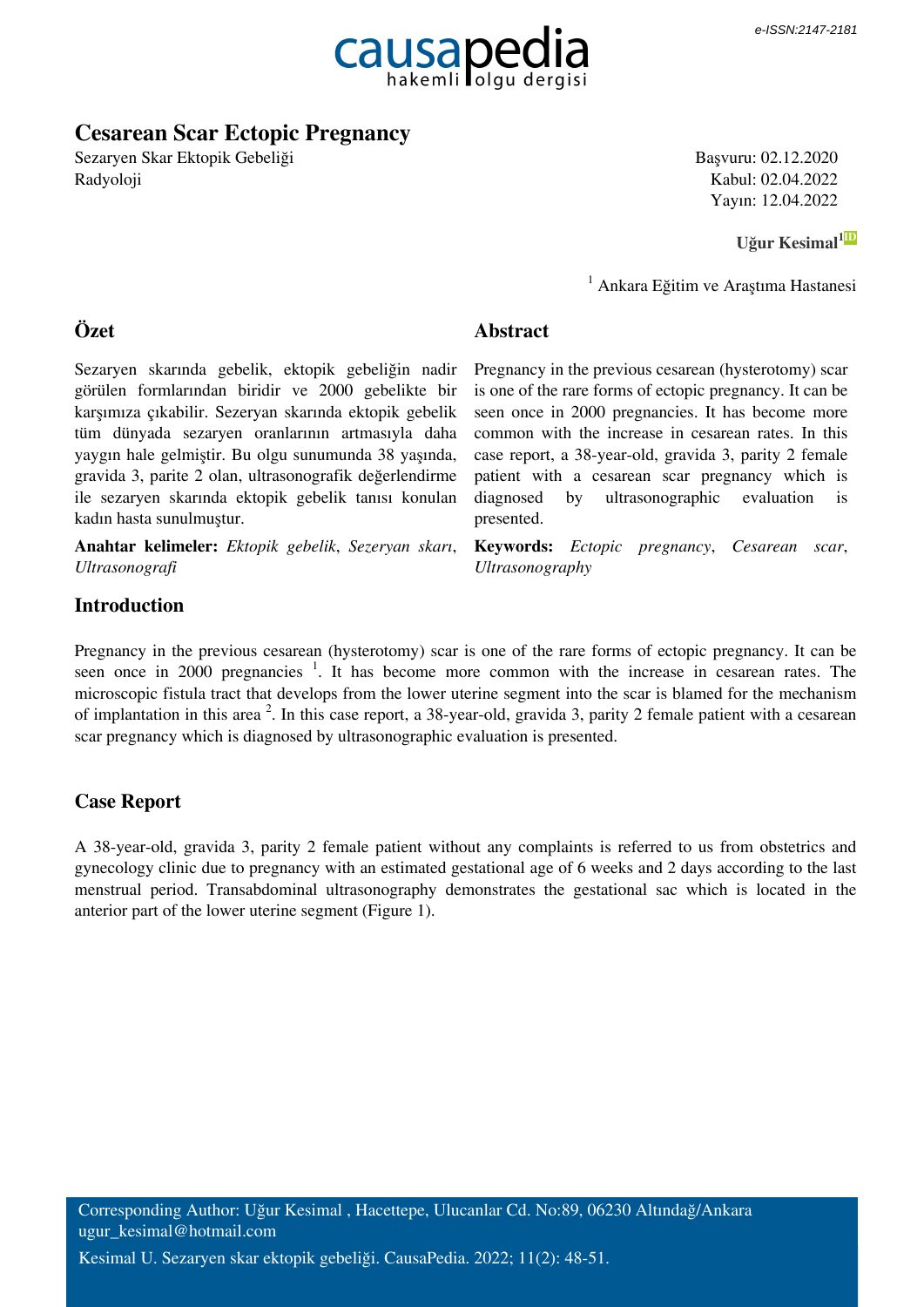



#### **Figure 1**

 Long axis transabdominal ultrasonography was revealed a gestational sac (red arrow) located in the cesarean scar and empty uterine cavity (blue arrows).

In the enlarged transabdominal ultrasonography, a fetal nidus of 7 weeks and 2 days is seen in a 28 mm gestational sac located on the incision scar (Figure 2). The patient was diagnosed with a cesarean scar pregnancy and methotrexate was started as the first-line treatment. Then the patient underwent the dilation curettage procedure.



### **Figure 2A**

A fetal nidus of 7 weeks and 2 days is seen in an enlarged view of the transabdominal ultrasonography.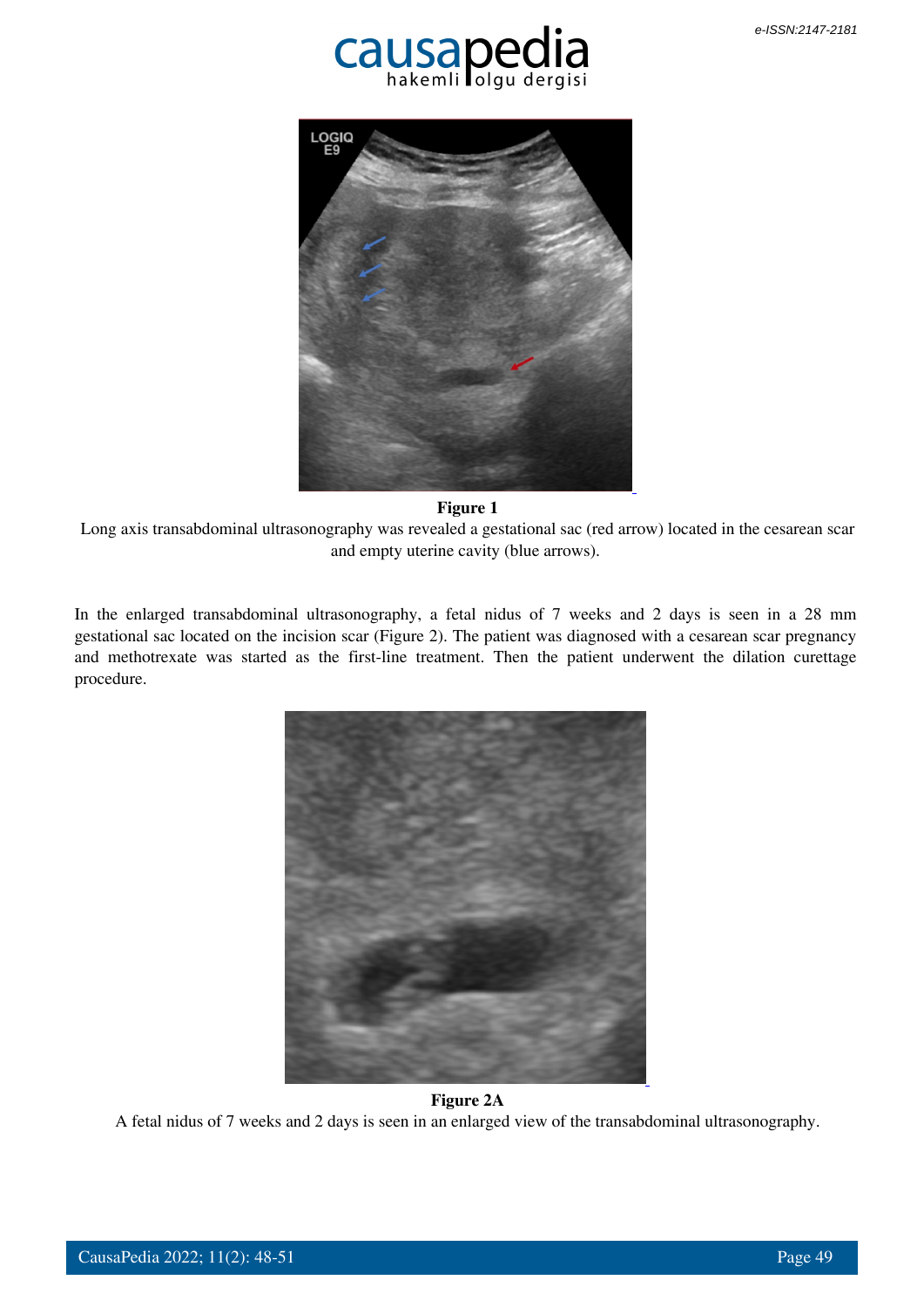



### **Figure 2B**

A fetal nidus of 7 weeks and 2 days is seen in an enlarged view of the transabdominal ultrasonography.

### **Case Discussion**

Pregnancy in the previous cesarean (hysterotomy) scar is one of the rare forms of ectopic pregnancy and it has become more common<sup>1</sup>. The clinical presentation may vary from mild vaginal bleeding in a symptomatic patient to a painful uterine rupture and hypovolemic shock. If the ß-hCG test is positive, the location of the pregnancy (intrauterine or extrauterine) should be evaluated with an ultrasound examination  $3$ . The diagnosis can be done by observing the gestational sac in the cesarean scar which is located in the anterior part of the lower uterine segment on ultrasonographic imaging. Ultrasonographic evaluation can be done transabdominal or transvaginal ultrasonography can be preferred to obtain better resolution. Other findings on ultrasonography are the absence of pregnancy products in the intrauterine area and cervical canal, the absence or very thin myometrial tissue between the gestational sac and the bladder. It should be determined whether there is an invasion to neighboring pelvic organs such as the bladder. Magnetic resonance imaging (MRI) is highly efficacious in distinguishing the sac which is located in the cesarean scar. Although MRI and hysteroscopy can be used to evaluate the place of pregnancy, it is not necessary for diagnosis  $4, 5$ . The algorithm of the methods to be used in the diagnosis is MRI and/or hysteroscopy for advanced complications after ultrasonographic evaluation. The most appropriate treatment method for cesarean scar pregnancy is uncertain and there is no standard treatment approach. In a stable patient, treatment can be performed by dilatation and curettage or by injection of methotrexate under ultrasonographic guidance. Early diagnosis and treatment are very important to prevent serious complications. Therefore, radiologists should be familiar with the cesarean scar pregnancy.

# **References**

- 1. Rotas MA, Haberman S, Levgur M. Cesarean scar ectopic pregnancies: etiology, diagnosis, and management. Obstet Gynecol. 2006;107(6):1373-81.
- 2. Ash A, Smith A, Maxwell D. Caesarean scar pregnancy. BJOG. 2007;114(3):253-263.
- 3. Graesslin O, Dedecker F Jr, Quereux C, et al. Conservative treatment of ectopic pregnancy in a cesarean scar. Obstet Gynecol. 2005;105(4):869-71.
- 4. McKenna DA, Poder L, Goldman M, et al. Role of sonography in the recognition, assessment, and